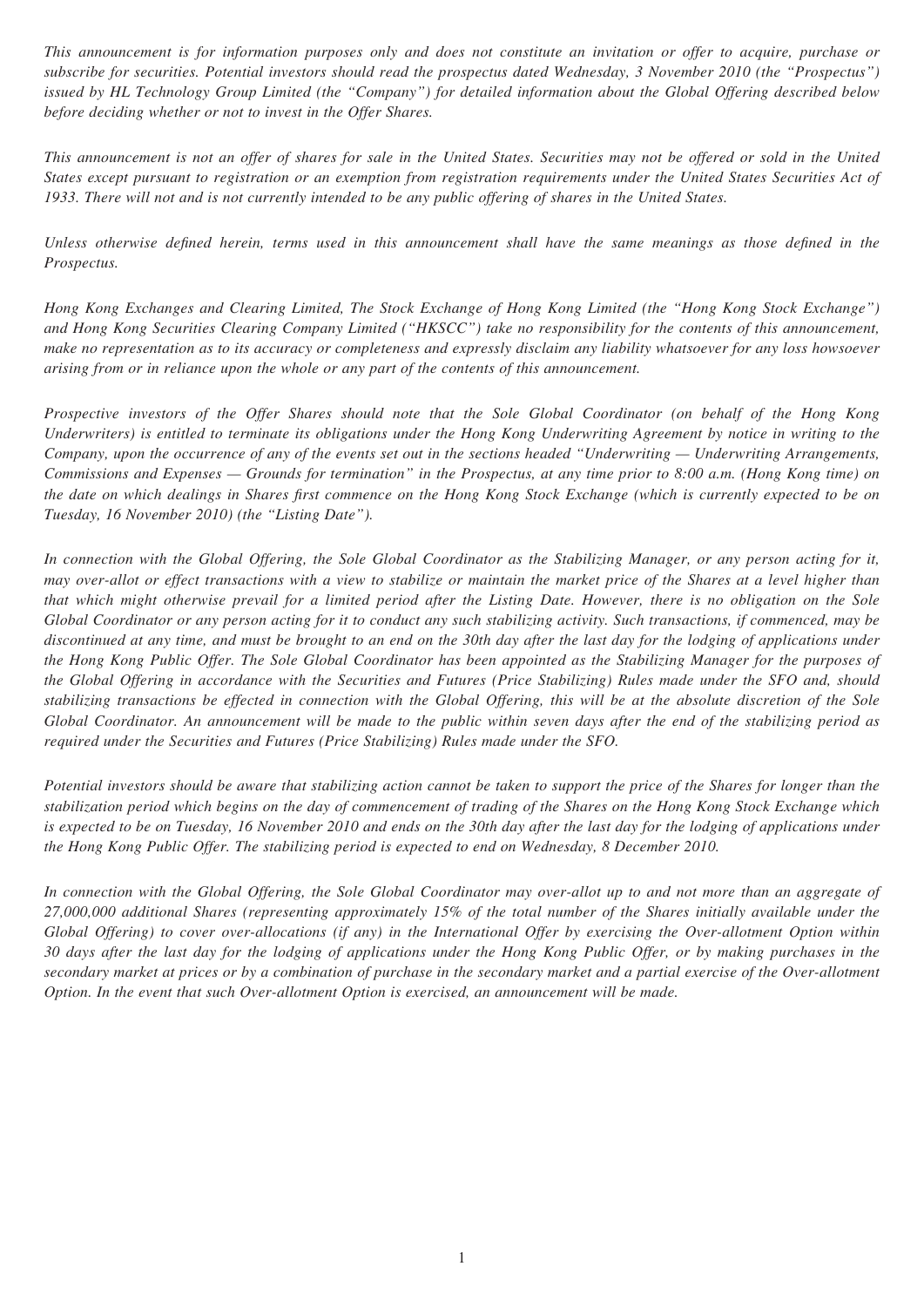

*(Incorporated in the Cayman Islands with limited liability)*

# **Global Offering**

| <b>Number of Offer Shares :</b>                  | 180,000,000 Shares (subject to adjustment and<br>the Over-allotment Option)                                                                                                                                                                                                                                 |
|--------------------------------------------------|-------------------------------------------------------------------------------------------------------------------------------------------------------------------------------------------------------------------------------------------------------------------------------------------------------------|
| <b>Number of Hong Kong Public Offer Shares :</b> | 18,000,000 Shares (subject to adjustment)                                                                                                                                                                                                                                                                   |
| <b>Number of International Offer Shares</b>      | 162,000,000 Shares (subject to adjustment and<br>the Over-allotment Option)                                                                                                                                                                                                                                 |
|                                                  | Offer Price : Not more than HK\$3.70 per Offer Share<br>(payable in full on application,<br>plus a brokerage of $1\%$ ,<br>an SFC transaction levy of 0.003% and<br>a Hong Kong Stock Exchange trading fee of 0.005%<br>and subject to refund) and expected to be<br>not less than HK\$2.70 per Offer Share |
| Nominal value :<br><b>Stock code</b>             | US\$0.02 per Share<br>1087                                                                                                                                                                                                                                                                                  |

## **Sole Global Coordinator, Sole Bookrunner, Sole Lead Manager and Sole Sponsor Piper Jaffray**

Application has been made by the Company to the Listing Committee of the Hong Kong Stock Exchange for the granting of the listing of, and permission to deal in, the Shares in issue and to be issued pursuant to the Hong Kong Public Offer and International Offer (including any additional Shares which may be issued pursuant to the exercise of the Over-allotment Option), the Shares to be issued pursuant to the Capitalization Issue and any Shares which may fall to be issued pursuant to the exercise of options under the Share Option Scheme. Dealings in the Shares on the Hong Kong Stock Exchange are expected to commence at 9:30 a.m. on Tuesday, 16 November 2010. The Shares will be traded in board lots of 1,000 Shares each. Applications for the Hong Kong Public Offer Shares will only be considered on the basis of the terms and conditions set out in the Prospectus and the related Application Forms. **It should be noted that multiple applications or suspected multiple applications or any application for more than 9,000,000 Hong Kong Public Offer Shares, being 50% of the Offer Shares initially being offered for public subscription under the Hong Kong Public Offer, will be rejected.** Subject to the granting of the listing of, and permission to deal in, the Shares in issue and to be issued as described in the Prospectus on the Main Board of the Hong Kong Stock Exchange, as well as compliance with the stock admission requirements of HKSCC, the Shares will be accepted as eligible securities by HKSCC for deposit, clearance and settlement in CCASS with effect from the Listing Date, or such other date as may be determined by HKSCC. Settlement of transactions between participants of the Hong Kong Stock Exchange in any trading day is required to take place in CCASS on the second Business Day thereafter. All activities under CCASS are subject to the General Rules of CCASS and the CCASS Operational Procedures in effect from time to time. All necessary arrangements have been made for the Shares to be admitted into CCASS.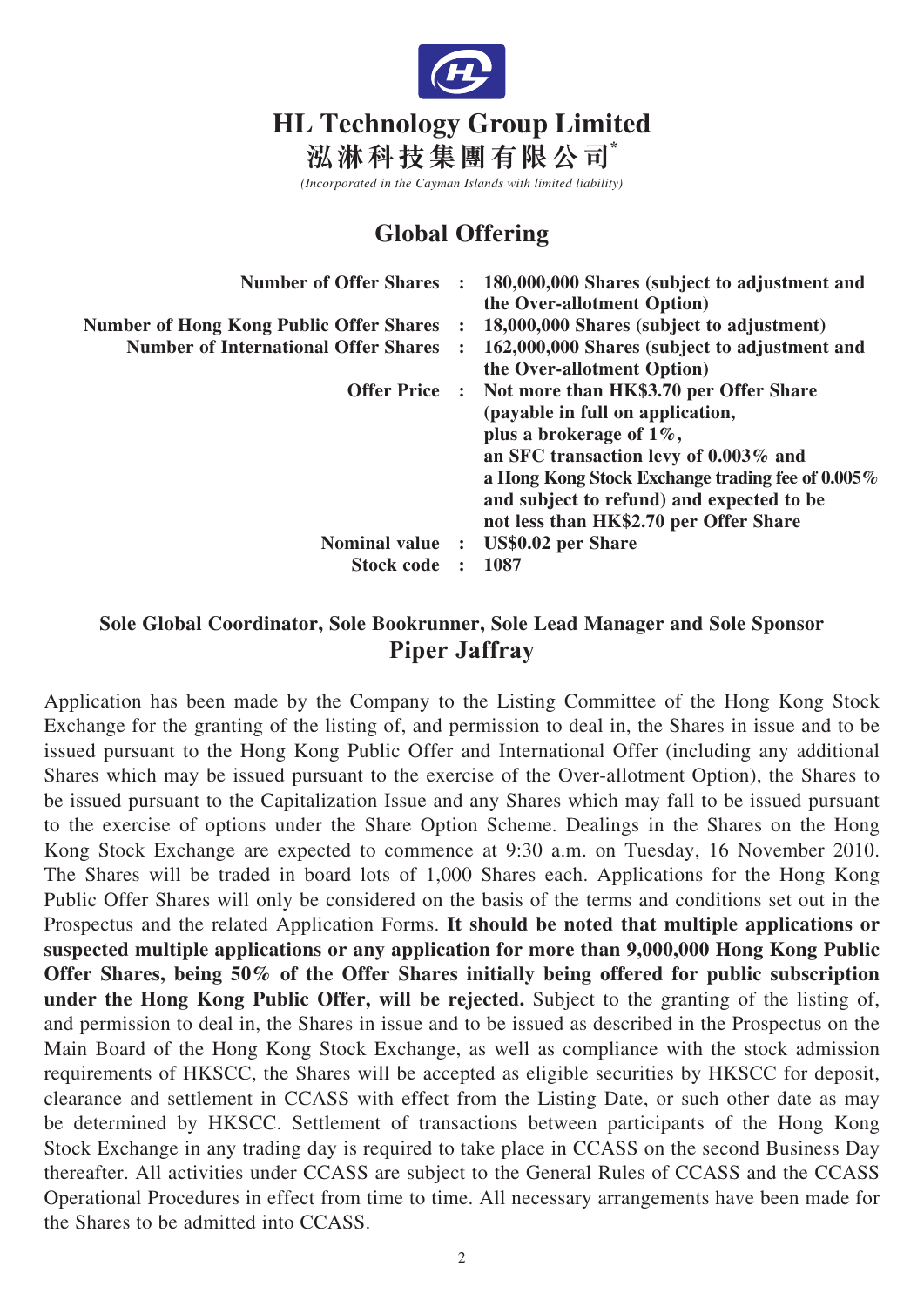The Global Offering comprises the Hong Kong Public Offer of initially 18,000,000 Offer Shares, representing 10% of the total number of Offer Shares being offered in the Global Offering (subject to adjustment), and the International Offer of initially 162,000,000 Offer Shares (subject to adjustment and the Over-allotment Option). For allocation purposes only (subject to adjustment of odd board lot size), the total number of Hong Kong Public Offer Shares available under the Hong Kong Public Offer (after taking into account any reallocation in the number of Offer Shares allocated between the Hong Kong Public Offer and the International Offer) is to be divided into two pools: pool A and pool B. The Hong Kong Public Offer Shares in pool A will be allocated on an equitable basis to applicants who have applied for Hong Kong Public Offer Shares with an aggregate subscription price of HK\$5 million or less (excluding the brokerage, the SFC transaction levy and the Hong Kong Stock Exchange trading fee payable). The Hong Kong Public Offer Shares in pool B will be allocated on an equitable basis to applicants who have applied for Shares with an aggregate subscription price of more than HK\$5 million and up to the total value of pool B (excluding the brokerage, the SFC transaction levy and the Hong Kong Stock Exchange trading fee payable).

When there is over-subscription, allocation of the Hong Kong Public Offer Shares to investors under the Hong Kong Public Offer, both in relation to pool A and pool B, will be based solely on the level of valid applications received under the Hong Kong Public Offer. The basis of allocation in each pool may vary, depending on the number of Hong Kong Public Offer Shares validly applied for by each applicant. The allocation of Hong Kong Public Offer Shares could, where appropriate, consist of balloting, which would mean that some applicants may receive a higher allocation than others who have applied for the same number of Hong Kong Public Offer Shares and those applicants who are not successful in the ballot may not receive any Hong Kong Public Offer Shares.

**Depending on the number of valid applications received under the Hong Kong Public Offer, the allocation of the Hong Kong Offer Shares between the Hong Kong Public Offer and the International Offer will be subject to the re-allocation as described in the section headed "Structure of the Global Offering" in the Prospectus. If either the Hong Kong Public Offer or the International Offer is not fully subscribed, the Sole Global Coordinator has the authority to re-allocate all or any of the unsubscribed Hong Kong Public Offer Shares to the International Offer (or vice versa, as appropriate) in such proportion and manner as it considers appropriate. Details of the re-allocation, if any, will be disclosed in the results of allocations announcement, which is expected to be made on Monday, 15 November 2010.**

Applicants should be aware that applications in pool A and in pool B may receive different allocation ratios. If the Hong Kong Public Offer Shares in one (but not both) of the pools are undersubscribed, the surplus Hong Kong Public Offer Shares will be transferred to the other pool to satisfy demand in that pool and be allocated accordingly. Applicants can only receive an allocation of the Hong Kong Public Offer Shares from either pool A or pool B but not from both pools. Multiple or suspected multiple applications or any application for more than 50% of the Hong Kong Public Offer Shares initially included in the Hong Kong Public Offer will be rejected. Only one application on a **WHITE** or **YELLOW** Application Form or by way of giving **electronic application instructions** to HKSCC or the **White Form eIPO** Service Provider via the **White**  Form eIPO service may be made for the benefit of any person. Each applicant under the Hong Kong Public Offer will also be required to give an undertaking and confirmation in the application submitted by him that he and any person(s) for whose benefit he is making the application have not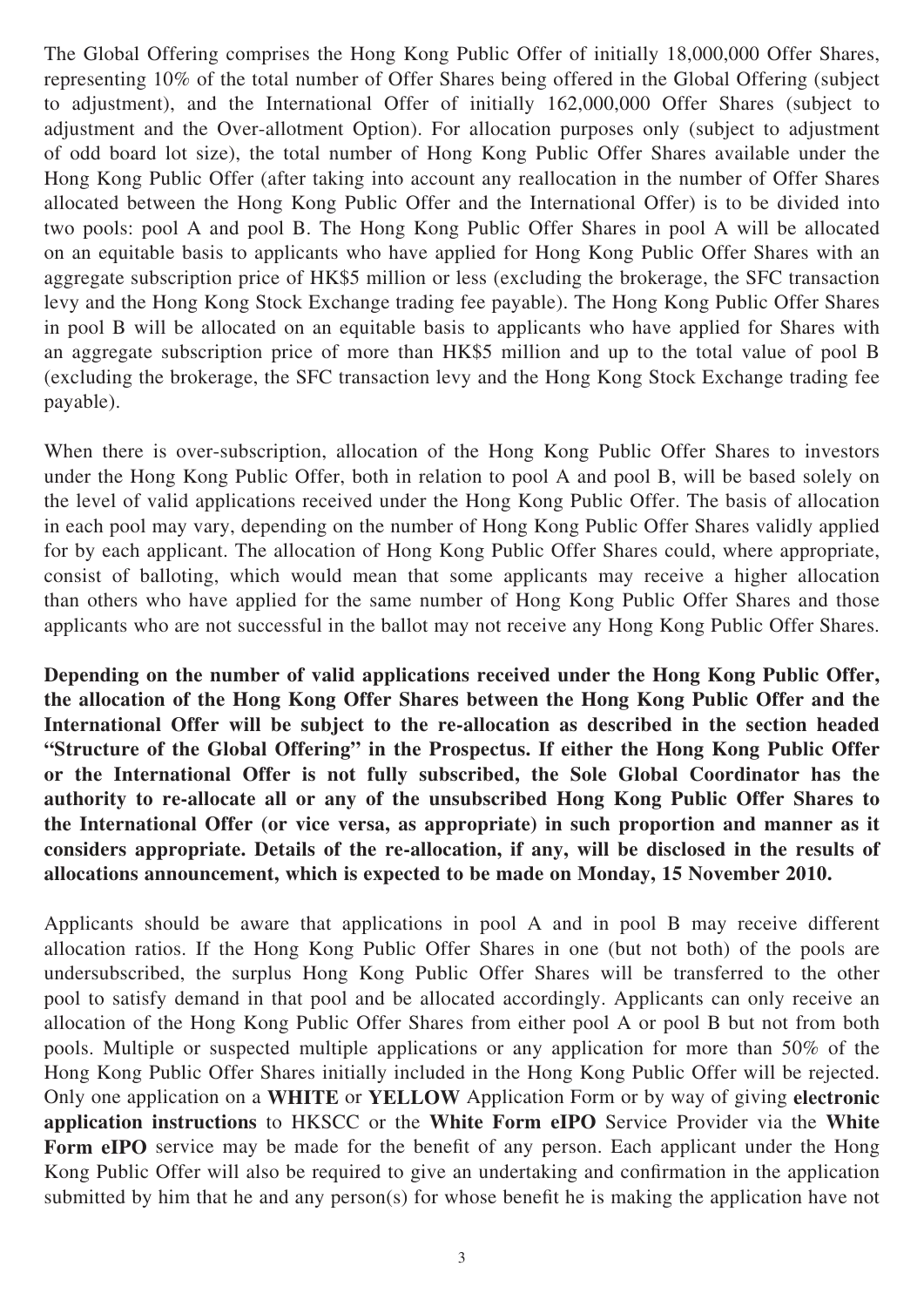indicated an interest for or taken up and will not indicate an interest for or take up any Offer Shares under the International Offer, and such application will be rejected if the said undertaking and/ or confirmation is breached and/or untrue (as the case may be) or he has been or will be placed or allocated International Offer Shares under the International Offer.

Applicants who apply on **WHITE** Application Forms for 1,000,000 or more Hong Kong Public Offer Shares and have indicated in their applications that they wish to collect share certificates (where applicable) and refund cheques (where applicable) in person from the Company's Hong Kong Share Registrar, Computershare Hong Kong Investor Services Limited at shops 1712-1716, 17th Floor, Hopewell Centre, 183 Queen's Road East, Wanchai, Hong Kong, may collect share certificates (where applicable) and refund cheques (where applicable) in person from 9:00 a.m. to 1:00 p.m. on Monday, 15 November 2010, or such other date as notified by the Company in the newspapers as the date of despatch/collection of share certificates/e-Refund payment instructions/ refund cheques. Identification and (where applicable) authorization documents acceptable to Computershare Hong Kong Investor Services Limited must be produced at the time of collection. If you are an individual who opts for collection in person, you must not authorise any other person to make collection on your behalf. If you are a corporate applicant which opts for collection in person, the authorised representative bearing a letter of authorisation from your corporation stamped with your corporation's chop must be presented for collection. Both individuals and authorised representatives (if applicable) must produce, at the time of collection, evidence of identity acceptable to the Company's Hong Kong Share Registrar. Uncollected refund cheque(s) (where applicable) and/or share certificate(s) (where applicable) will be despatched after the time specified for the collection on the date of despatch by ordinary post to the addresses as specified by the applicants at their own risk.

Applicants who apply on **YELLOW** Application Forms for 1,000,000 or more Hong Kong Public Offer Shares and have indicated in their Application Forms that they wish to collect refund cheques in person may collect their refund cheques (if any) but may not elect to collect their share certificates, which will be deposited into CCASS for credit to their designated CCASS Participant's stock account or CCASS Investor Participant stock accounts, as appropriate. The procedure for collection of refund cheques for applicants who apply on **YELLOW** Application Forms for Shares is the same as that for **WHITE** Application Form applicants. Instead of using **YELLOW** Application Forms, applicants may electronically instruct HKSCC to cause HKSCC Nominees to apply for the Hong Kong Public Offer Shares on their behalf via CCASS. Any Hong Kong Public Offer Shares allocated to such applicants will be registered in the name of HKSCC Nominees and deposited directly into CCASS for credit to their CCASS Investor Participant stock account or their designated CCASS Participant's stock account as instructed by the applicants.

Applicants who apply on **White Form eIPO** Service applications for 1,000,000 or more Hong Kong Public Offer Shares and wish to collect share certificates (where applicable) in person from the Company's Hong Kong Share Registrar, may collect Share certificates in person from Computershare Hong Kong Investor Services Limited at Shops 1712–1716, 17th Floor, Hopewell Centre, 183 Queen's Road East, Wanchai, Hong Kong, from 9:00 a.m. to 1:00 p.m. on Monday, 15 November 2010. Identification and (where applicable) authorization documents acceptable to Computershare Hong Kong Investor Services Limited must be produced at the time of collection.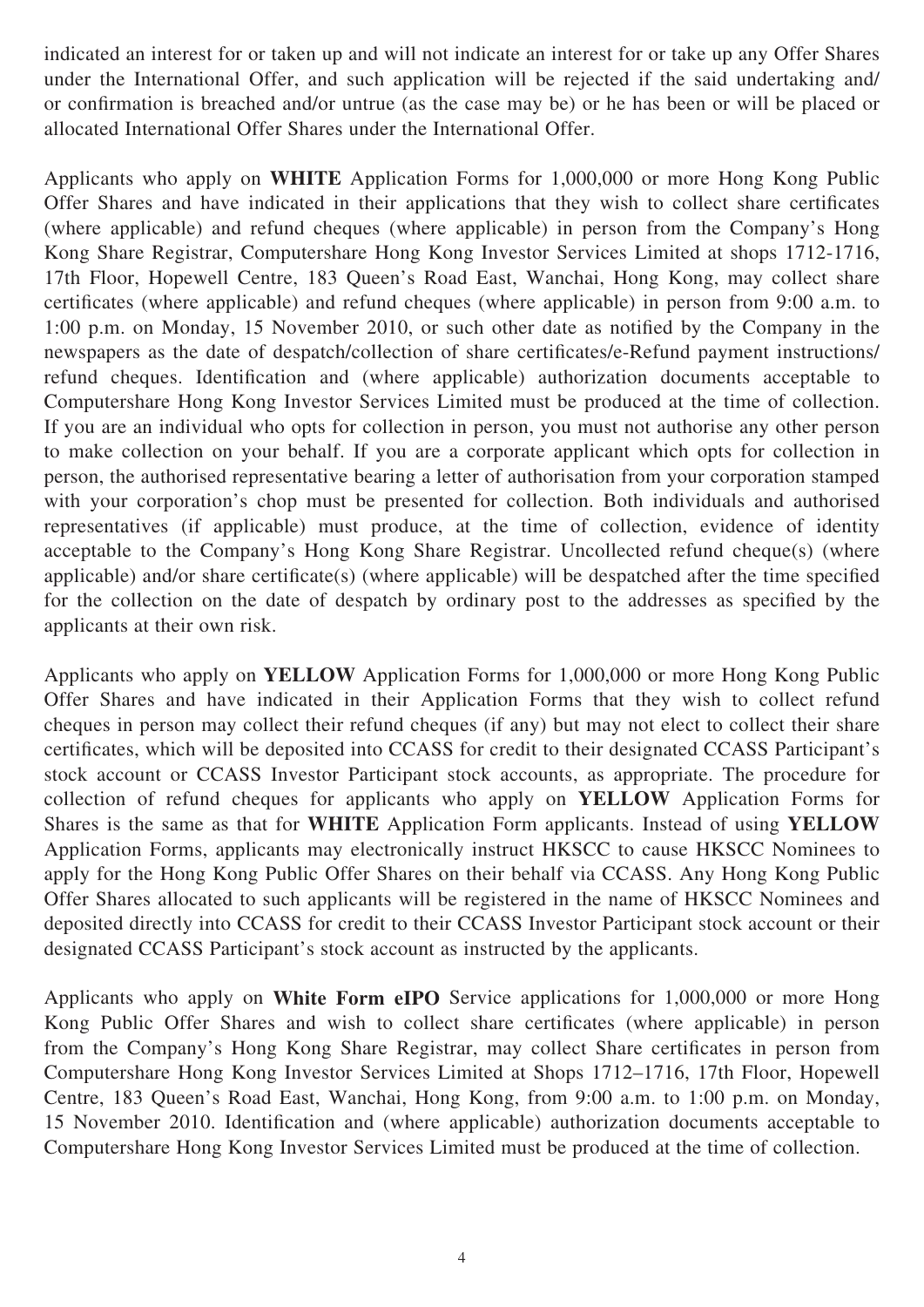For applicants who apply through the **White Form eIPO** service by paying the application monies through a single bank account and the applicant's application is wholly or partially unsuccessful, e-Refund payment instructions will be despatched to the application payment bank account on Monday, 15 November 2010. For applicants who apply through the **White Form eIPO** service by paying the application monies through multiple bank accounts and the applicant's application is wholly or partially unsuccessful, refund cheque(s) will be sent to the address specified in the applicant's application instructions to the designated **White Form eIPO** Service Provider on Monday, 15 November 2010, by ordinary post and at the applicant's own risk.

In relation to applicants who apply for less than 1,000,000 Hong Kong Public Offer Shares, or applicants who have applied for 1,000,000 or more Hong Kong Public Offer Shares but have not elected to collect their (where relevant) refund cheque(s) and/or (where relevant) share certificate(s) in person, their refund cheque(s) (where relevant) and/or share certificate(s) (where relevant) will be sent by ordinary post at the applicants' own risk to the addresses specified in the **WHITE** or **YELLOW** Application Forms or in the applications under **White Form eIPO** service.

Applications for the Hong Kong Public Offer Shares will only be considered on the basis of the terms and conditions of the Prospectus and the related Application Forms. Applicants who would like to be allotted the Hong Kong Public Offer Shares in their own names should complete and sign the **WHITE** Application Forms or submit applications online through the designated website of the **White Form eIPO** Service Provider at **www.eipo.com.hk** under the **White Form eIPO** service. Applicants who would like to have the allotted Hong Kong Public Offer Shares issued in the name of HKSCC Nominees and deposited directly into CCASS for credit to their CCASS investor participant stock accounts or the stock accounts of their designated CCASS Participants maintained in CCASS should (i) complete and sign the **YELLOW** Application Form, copies of which, together with copies of the Prospectus, may be obtained during normal business hours from 9:00 a.m. on Wednesday, 3 November 2010 until 12:00 noon on Monday, 8 November 2010 at the Depository Counter of HKSCC at 2nd Floor, Vicwood Plaza, 199 Des Voeux Road Central, Hong Kong or by their stockbroker, who may have such Application Forms and Prospectus available; or (ii) give **electronic application instructions** to HKSCC via CCASS.

Pursuant to the International Underwriting Agreement, the Company will grant the Sole Global Coordinator the right, exercisable at any time from the date of the International Underwriting Agreement until 30 days after the last day for lodging applications under the Hong Kong Public Offer, to require the Company to allot and issue up to an aggregate of 27,000,000 additional Shares, representing 15% of the initial size of the Global Offering at the Offer Price, to cover over-allocations, if any, in the International Offer. In the event that the Over-allotment Option is exercised, an announcement will be made.

In connection with the Global Offering, the Sole Global Coordinator, or any person acting for it, on behalf of the Underwriters, may over-allot or effect transactions with a view to stabilizing or supporting the market price of the Shares at a level higher than that which might otherwise prevail in the open market for a limited period commencing on the Listing Date. Such transactions may be effected in all jurisdictions where it is permissible to do so, in each case in compliance with all applicable laws and regulatory requirements including those of Hong Kong. However, there is no obligation on the Sole Global Coordinator or any person acting for it to any such stabilizing activity. Such stabilizing transactions, if commenced, will be conducted at the absolute discretion of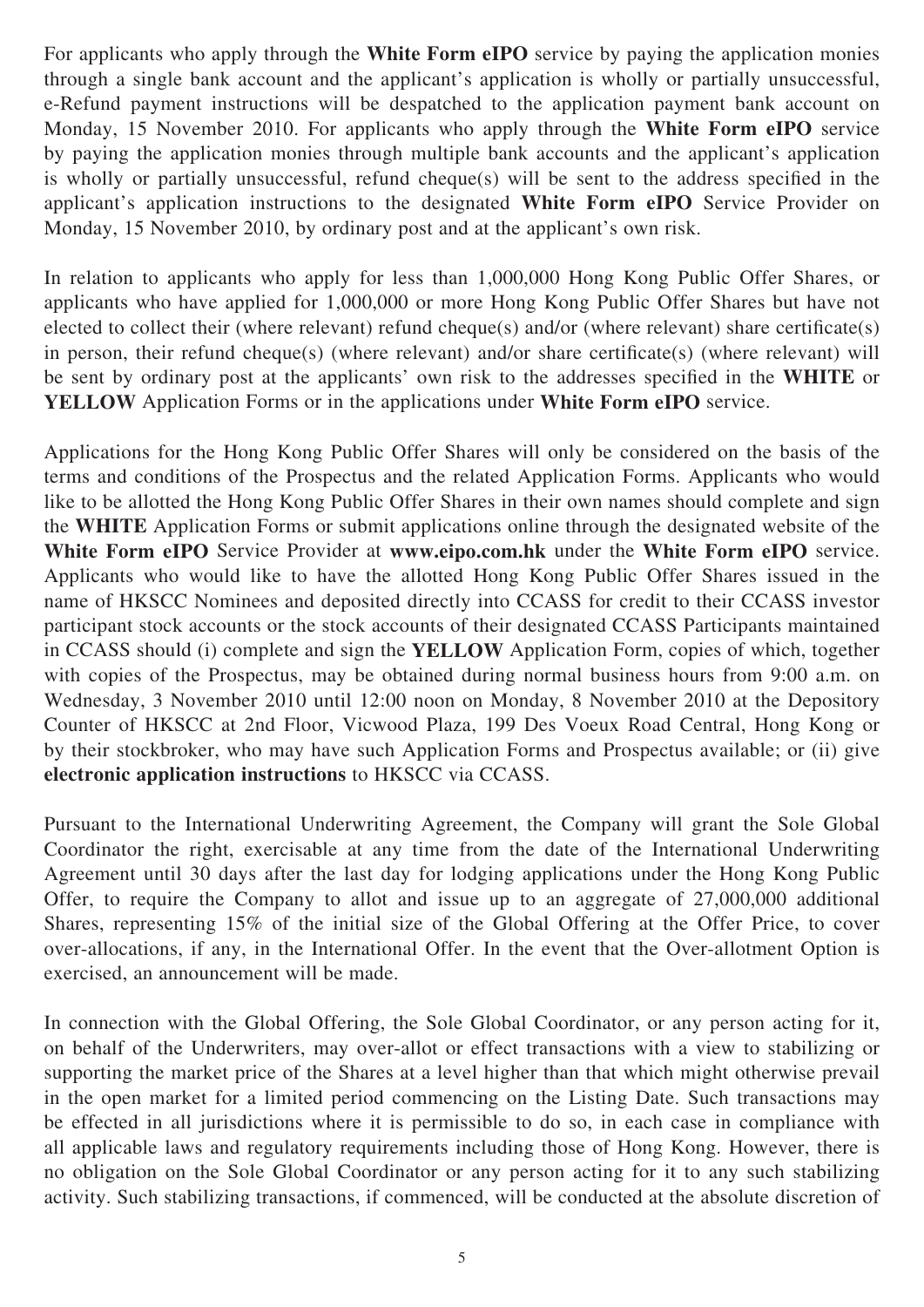the Stabilizing Manager or any person acting for it and may be discontinued at any time, and must be brought to an end within 30 days of the last day for the lodging of applications under the Hong Kong Public Offer. The number of Shares that may be over-allocated will not be greater than the number of Shares which may be sold upon exercise of the Over-allotment Option, being 27,000,000 Shares, which is 15% of the Shares initially available under the Global Offering. Details of such stabilization and how it will be regulated under the SFO are contained in the Prospectus.

The Offer Price is expected to be fixed by agreement between the Company and the Sole Global Coordinator (on behalf of the Underwriters) on the Price Determination Date. The Price Determination Date is expected to be on Tuesday, 9 November 2010 or such later date as may be agreed by the Company and the Sole Global Coordinator, in any event no later than Sunday, 14 November 2010. Applicants for the Hong Kong Public Offer Shares are required to pay, on application, the maximum Offer Price of HK\$3.70 for each Share together with brokerage of 1.0%, SFC transaction levy of 0.003% and Hong Kong Stock Exchange trading fee of 0.005%. The Sole Global Coordinator (on behalf of the Underwriters), with the consent of our Company, may reduce the number of Offer Shares being offered under the Global Offering and/or the indicative Offer Price range stated in this prospectus at any time prior to the morning of the last day for lodging applications under the Hong Kong Public Offer. In such a case, a notice of the reduction in the number of Offer Shares being offered under the Global Offering and/or of the indicative Offer Price range will be published in the South China Morning Post (in English) and the Hong Kong Economic Journal (in Chinese) not later than the morning of the last day for lodging applications under the Hong Kong Public Offer. If, for any reason, the Offer Price is not agreed between our Company and the Sole Global Coordinator (on behalf of the Underwriters) on or before 14 November 2010, the Global Offering will not proceed and will lapse.

The Global Offering is conditional on the conditions as stated in the section headed "Structure of the Global Offering — Conditions" of the Prospectus. If the conditions are not fulfilled or waived prior to the times and dates specified in the Prospectus, the Global Offering will thereby lapse and all application monies, together with the brokerage, the SFC transaction levy and the Hong Kong Stock Exchange trading fee received from applicants under the Global Offering will be returned to the applicants, without interest, on the terms set out in the section headed "How to apply for the Hong Kong Public Offer Shares — Despatch/Collection of share certificates and refund monies" of the Prospectus.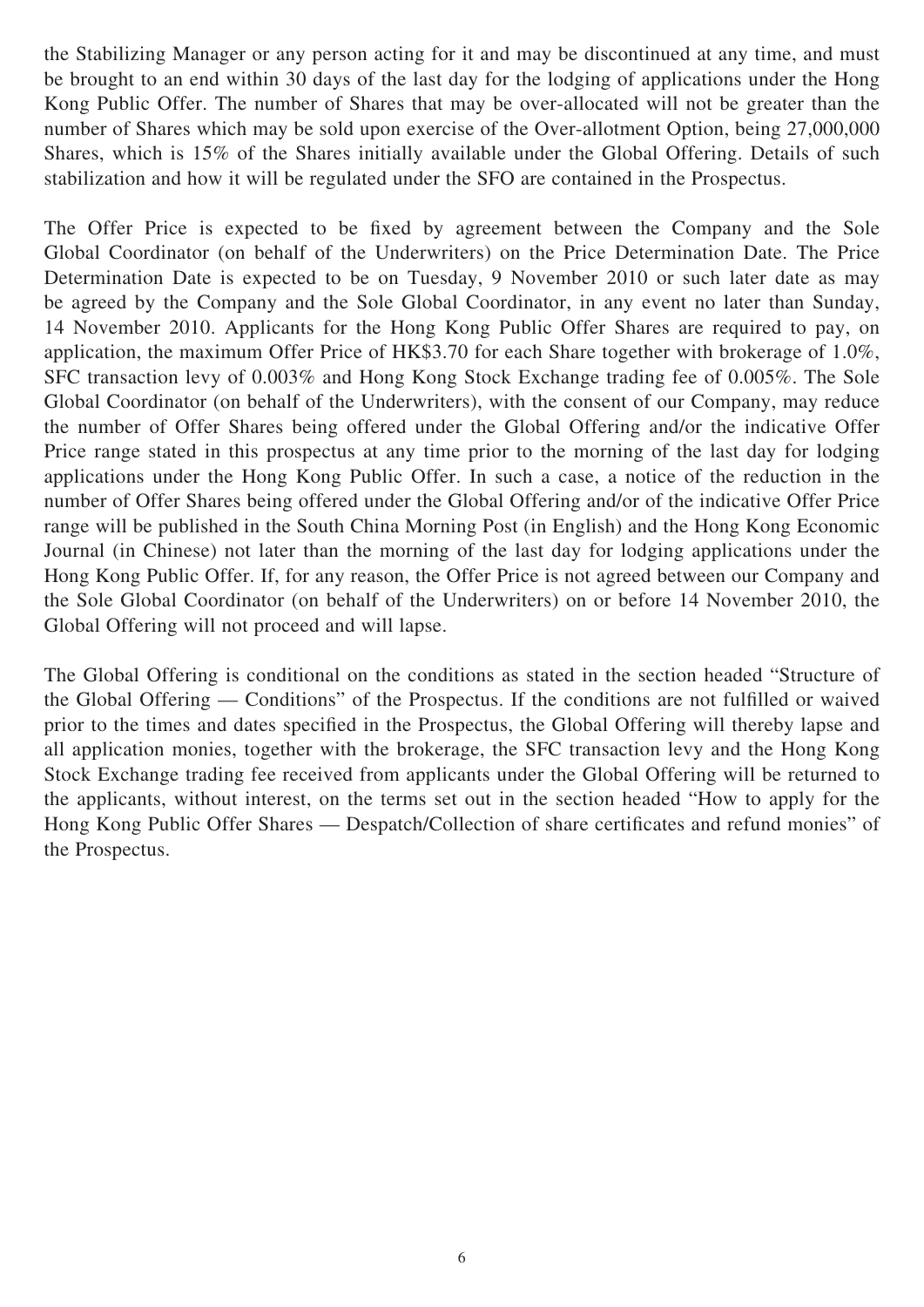Copies of the Prospectus, together with the **WHITE** Application Forms, may be obtained during normal business hours from 9:00 a.m. on Wednesday, 3 November 2010, until 12:00 noon on Monday, 8 November 2010 at:

#### 1. **Piper Jaffray Asia Securities Limited**

Suite 1308, 13/F Two Pacific Place 88 Queensway Hong Kong

or

### **Haitong International Securities Company Limited**

25/F, New World Tower 16–18 Queen's Road Central Hong Kong

or

# **Cinda International Capital Limited**

45/F, Cosco Tower 183 Queen's Road Central Hong Kong

#### 2. any of the following branches of **The Bank of East Asia, Limited**:

|                         | <b>Branch</b>               | <b>Address</b>                                                                         |
|-------------------------|-----------------------------|----------------------------------------------------------------------------------------|
| <b>Hong Kong Island</b> | Main Branch                 | 10 Des Voeux Road Central, Hong Kong                                                   |
|                         | Queen's Road Central Branch | Shop A-C, G/F, Wah Ying Cheong Central Building,<br>158-164 Queen's Road Central       |
|                         | Shaukiwan Branch            | G/F, Ka Fook Building, 289-293 Shau Kei Wan Road                                       |
| Kowloon                 | Mongkok North Branch        | G/F, Kalok Building, 720-722 Nathan Road, Mongkok                                      |
|                         | Kwun Tong Branch            | 7 Hong Ning Road                                                                       |
| <b>New Territories</b>  | Shatin Plaza Branch         | Shop 3–4, Level 1, Shatin Plaza                                                        |
|                         |                             | or any of the following branches of Bank of Communications Co., Ltd. Hong Kong Branch: |
|                         | <b>Branch</b>               | <b>Address</b>                                                                         |
| <b>Hong Kong Island</b> | Hong Kong Branch            | 20 Pedder Street, Central                                                              |
|                         | Wanchai Sub-Branch          | G/F, 32-34 Johnston Road                                                               |
|                         | Taikoo Shing Sub-Branch     | Shop 38, G/F, CityPlaza 2, 18 Taikoo Shing Road                                        |
| Kowloon                 | Kowloon Sub-Branch          | G/F, 563 Nathan Road                                                                   |
|                         | Wong Tai Sin Sub-Branch     | Shops 127–129, 1/F, Lung Cheung Plaza,<br>136 Lung Cheung Road                         |
|                         |                             |                                                                                        |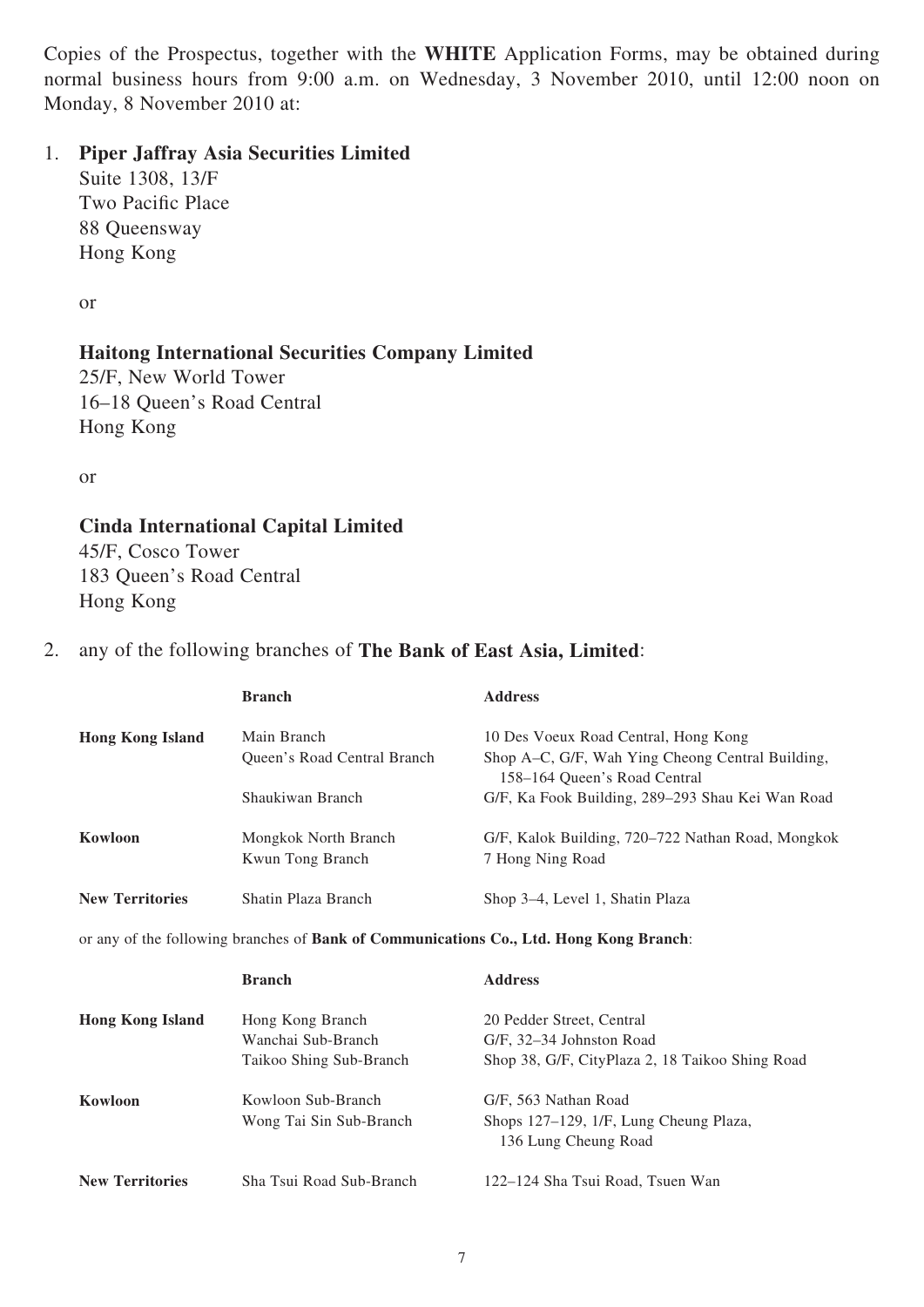Applicants can collect a **YELLOW** Application Form and the Prospectus during normal business hours from 9:00 a.m. on Wednesday, 3 November 2010 till 12:00 noon on Monday, 8 November 2010 from:

- the Depository Counter of HKSCC at 2nd Floor, Vicwood Plaza, 199 Des Voeux Road Central, Hong Kong; or
- stockbrokers who may have **YELLOW** Application Forms and the Prospectus available.

*If there is a "black" rainstorm warning or a tropical cyclone warning signal number 8 or above in force in Hong Kong at any time between 9:00 a.m. on Wednesday, 3 November 2010 till 12:00 noon on Monday, 8 November 2010 and you are not able to obtain printed forms of the Prospectus and the related Application Forms from the above addresses, please be reminded that you can obtain an electronic copy of the Prospectus on the Company's website at www.hong-lin.com.cn and the website of the Hong Kong Stock Exchange at www.hkexnews.hk during 9:00 a.m. on Wednesday, 3 November 2010 till 12:00 noon on Monday, 8 November 2010 and may submit your application by White Form eIPO.*

Both **WHITE** and **YELLOW** Application Forms completed in all respects in accordance with the instructions printed thereon, to which cheques or banker's cashier orders payable to "Bank of Communications (Nominee) Co. Ltd. — HL Technology Public Offer" should be securely stapled, should be deposited in any of the special collection boxes provided at any one of the branches referred to above on the following dates during the following times:

| Wednesday, 3 November 2010 $-$ 9:00 a.m. to 5:00 p.m. |  |
|-------------------------------------------------------|--|
| Thursday, 4 November 2010 $-$ 9:00 a.m. to 5:00 p.m.  |  |
| Friday, 5 November 2010 $-$ 9:00 a.m. to 5:00 p.m.    |  |
| Saturday, 6 November 2010 $-$ 9:00 a.m. to 1:00 p.m.  |  |
| Monday, 8 November 2010 $-$ 9:00 a.m. to 12:00 noon   |  |

Applicants applying by **White Form eIPO** service may submit their applications to the **White Form eIPO** Service Provider through the designated website **www.eipo.com.hk** from 9:00 a.m. on Wednesday, 3 November 2010 until 11:30 a.m. on Monday, 8 November 2010 (24 hours daily, except on the last application day). The latest time for completing full payment of application monies in respect of such applications will be 12:00 noon on Monday, 8 November 2010, the last application day. Applicants will not be permitted to submit applications to the **White Form eIPO** Service Provider after 11:30 a.m. on the last day for submitting applications. If you have already submitted your application and obtained an application reference number from the website prior to 11:30 a.m., you will be permitted to continue the application process (by completing payment of application monies) until 12:00 noon on the last day for submitting applications, when the application lists close.

The Company expects to publish the announcement on the level of indication of interest in the International Offer, the basis of allotment and the results of applications of successful or partially successful applicants under the Hong Kong Public Offer on Monday, 15 November 2010, on the Company's website at **www.hong-lin.com.cn** and the website of the Hong Kong Stock Exchange at **www.hkexnews.hk**.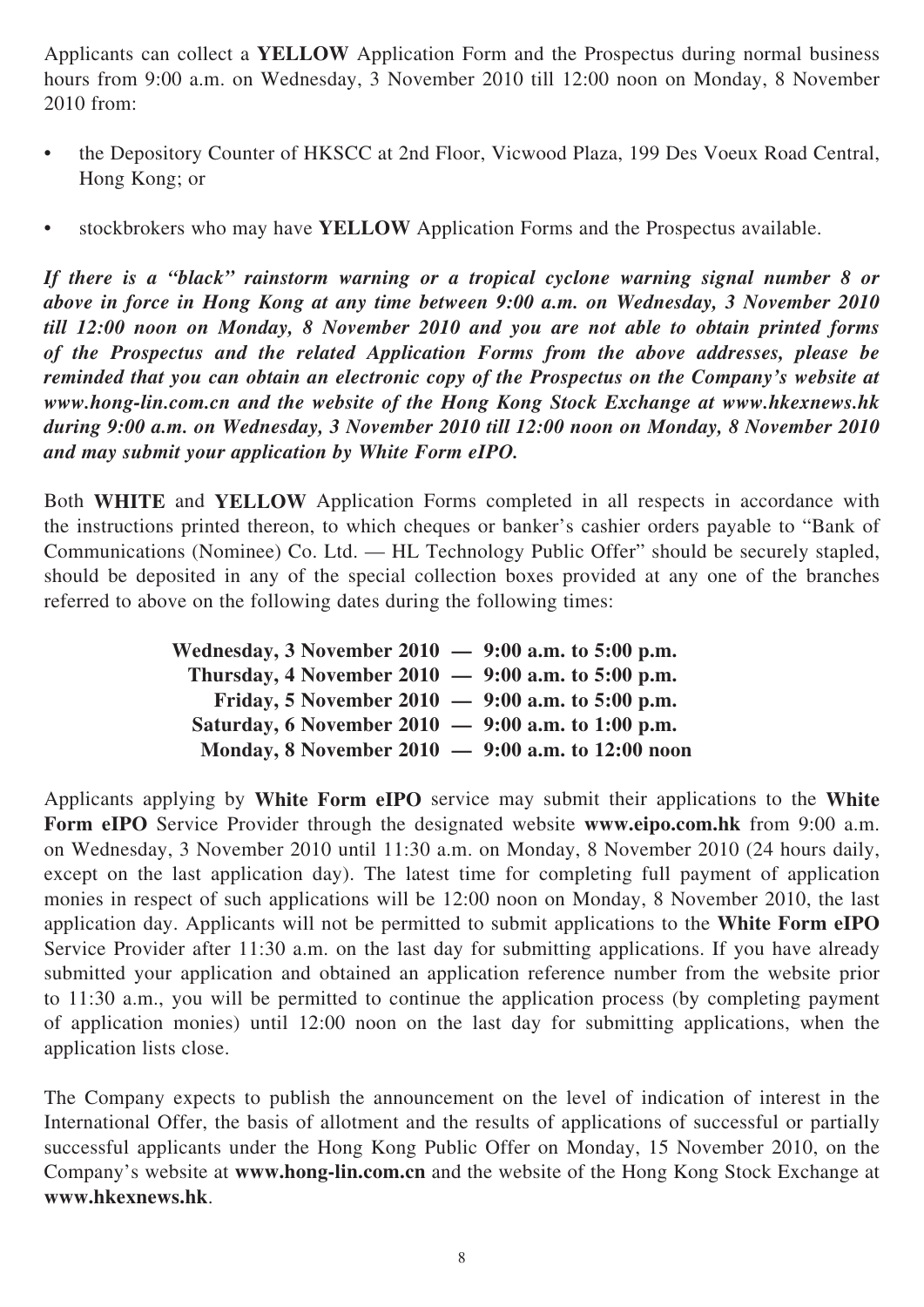Results of allocations in the Global Offering including (i) the Offer Price; (ii) the level of applications of the Hong Kong Public Offer; (iii) the indication of the levels of interest under the International Offer; (iv) the basis of allotment of the Hong Kong Public Offer Shares; and (v) the number of Hong Kong Public Offer Shares successfully applied for under the **WHITE** or **YELLOW** Application Forms, or by giving **electronic application instructions** to HKSCC via CCASS or to the designated **White Form eIPO** Service Provider through the designated **White Form eIPO** website, will be made available in the South China Morning Post (in English) and the Hong Kong Economic Journal (in Chinese), and will be available from the website of the Hong Kong Stock Exchange at **www.hkexnews.hk** and the website of our Company at **www.hong-lin.com.cn** on Monday, 15 November 2010.

The results of allocation and the Hong Kong Identity Card/passport/Hong Kong Business Registration numbers of successful applicants under the Hong Kong Public Offer will be available at the times and date and in the manner specified below:

- results of allocation for the Hong Kong Public Offer will be available from the website of the Hong Kong Stock Exchange at **www.hkexnews.hk** and the website of our Company at **www.hong-lin.com.cn**;
- results of allocation for the Hong Kong Public Offer will be available from our Hong Kong Public Offer results of allocation website at **www.iporesults.com.hk** on a 24-hour basis from 8:00 a.m. on Monday, 15 November 2010 to 12:00 midnight on Sunday, 21 November 2010. The user will be required to key in the Hong Kong Identity Card/passport/Hong Kong business registration number provided in his/her/its application to search for his/her/its own allocation result;
- results of allocation will be available from our Hong Kong Public Offer allocation results telephone enquiry line. Applicants may find out whether or not their applications have been successful and the number of Hong Kong Public Offer Shares allocated to them, if any, by calling 2862 8669 between 9:00 a.m. and 10:00 p.m. from Monday, 15 November 2010 to Thursday, 18 November 2010; and
- special allocation results booklets setting out the results of allocation will be available for inspection during opening hours of individual locations from Monday, 15 November 2010 to Wednesday, 17 November 2010 at all the receiving bank locations at the addresses set out in the paragraph headed "Where to collect the Application Forms" of the Prospectus.

Investors can also apply for the Hong Kong Public Offer Shares by giving **electronic application instructions** to HKSCC as follows:

1. CCASS Investor Participants may give **electronic application instructions** to HKSCC through the CCASS Phone System by calling (852) 2979 7888 or through the CCASS Internet System (**https://ip.ccass.com**) (using the procedures contained in HKSCC's "An Operating Guide for Investor Participants" in effect from time to time). HKSCC may also input **electronic application instructions** for CCASS Investor Participants on their behalf if they go to the Customer Service Centre of HKSCC at 2/F Vicwood Plaza, 199 Des Voeux Road Central, Hong Kong and complete an input request form. Prospectuses are also available for collection at the Customer Service Centre of HKSCC; and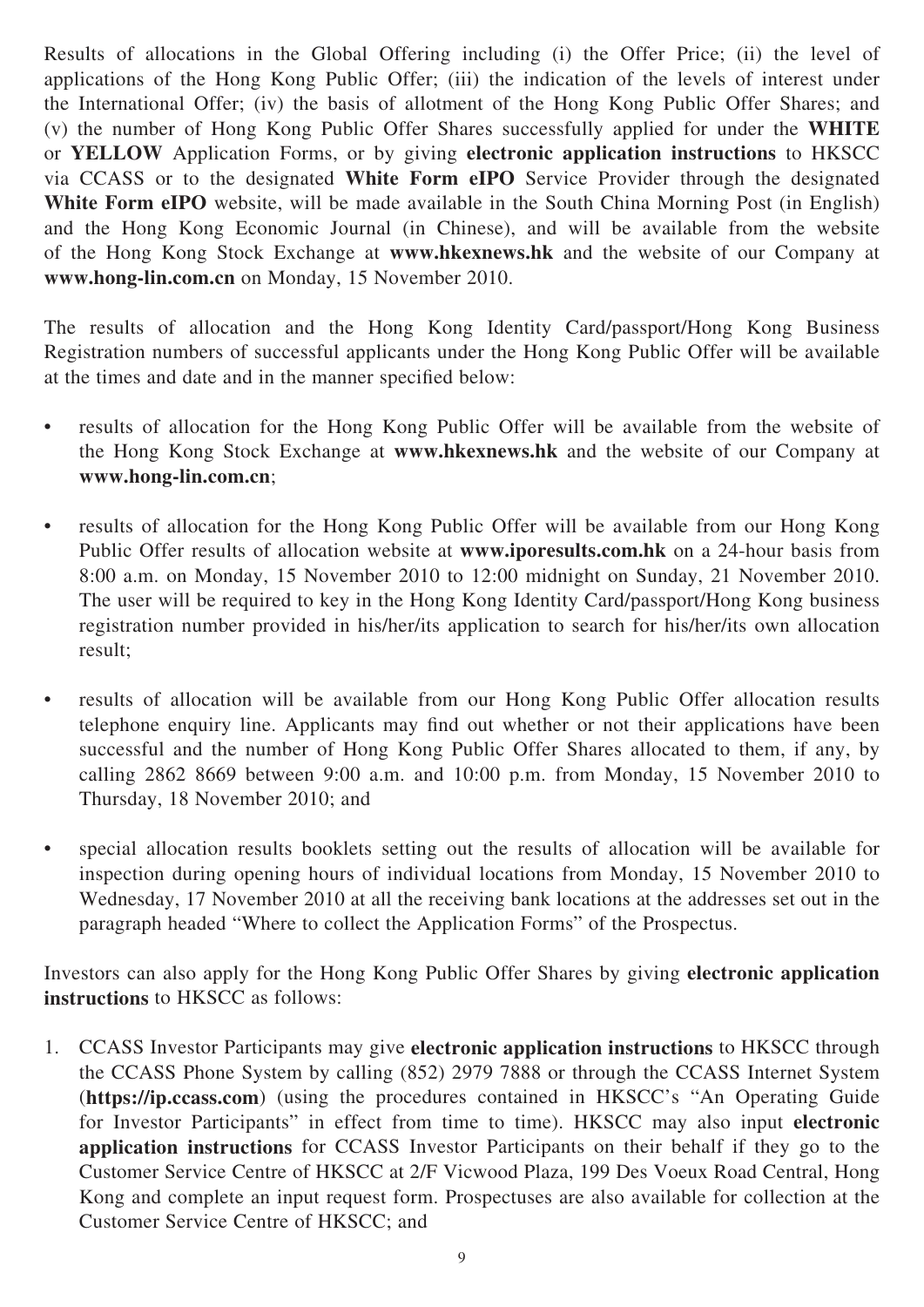2. Those who are not CCASS Investor Participants may instruct their brokers or custodians who are CCASS Clearing Participants or CCASS Custodian Participants to give **electronic application instructions** to HKSCC via CCASS terminals to apply for the Hong Kong Public Offer Shares on their behalf.

CCASS Clearing/Custodian Participants can input **electronic application instructions** at the following times on the following dates:

> **Wednesday, 3 November 2010 — 9:00 a.m. to 8:30 p.m.(1) Thursday, 4 November 2010 — 8:00 a.m. to 8:30 p.m.(1) Friday, 5 November 2010 — 8:00 a.m. to 8:30 p.m.(1) Saturday, 6 November 2010 — 8:00 a.m. to 1:00 p.m.(1) Monday, 8 November 2010 — 8:00 a.m.(1) to 12:00 noon**

(1) These times may be subject to change as HKSCC may determine from time to time with prior notification to CCASS *Clearing/Custodian Participants.*

CCASS Investor Participants can input **electronic application instructions** from 9:00 a.m. on Wednesday, 3 November 2010 until 12:00 noon on Monday, 8 November 2010 (24 hours daily, except the last application day).

The application lists will open from 11:45 a.m. to 12:00 noon on Monday, 8 November 2010 (or such later date as may apply in the case of a tropical cyclone warning signal number 8 or above or a "black" rainstorm warning signal being in force as described in the section headed "How to apply for the Hong Kong Public Offer Shares — Effect of bad weather conditions on the last application day" of the Prospectus).

Subject to the terms and conditions set out in the section headed "How to apply for the Hong Kong Public Offer Shares" in the Prospectus and the Application Forms, applications under the **WHITE** and **YELLOW** Application Forms or those made through the **White Form eIPO** service by submitting an electronic application to the **White Form eIPO** Service Provider through the designated website at **www.eipo.com.hk** or **electronic application instructions** to HKSCC must be received by no later than 12:00 noon on Monday, 8 November 2010 (or if the application lists are not open on that day, then by 12:00 noon on the next business day the lists are open).

Share certificates for wholly or partially successful applications made on **YELLOW** Application Forms or by giving **electronic application instructions** to HKSCC will be issued in the name of HKSCC Nominees and deposited into CCASS for credit to your CCASS Investor Participant's stock account or your designated CCASS Participant's stock account as instructed by you in your Application Form or by your electronic application instruction on your behalf on Monday, 15 November 2010 (or in the event of a contingency, any other date as shall be determined by HKSCC or HKSCC Nominees).

If applicants apply for the Hong Kong Public Offer Shares using a **YELLOW** Application Form or by giving **electronic application instructions** to HKSCC and their application is wholly or partially successful, their share certificate will be issued in the name of HKSCC Nominees and deposited into CCASS for credit to their CCASS Investor Participant stock account or the stock